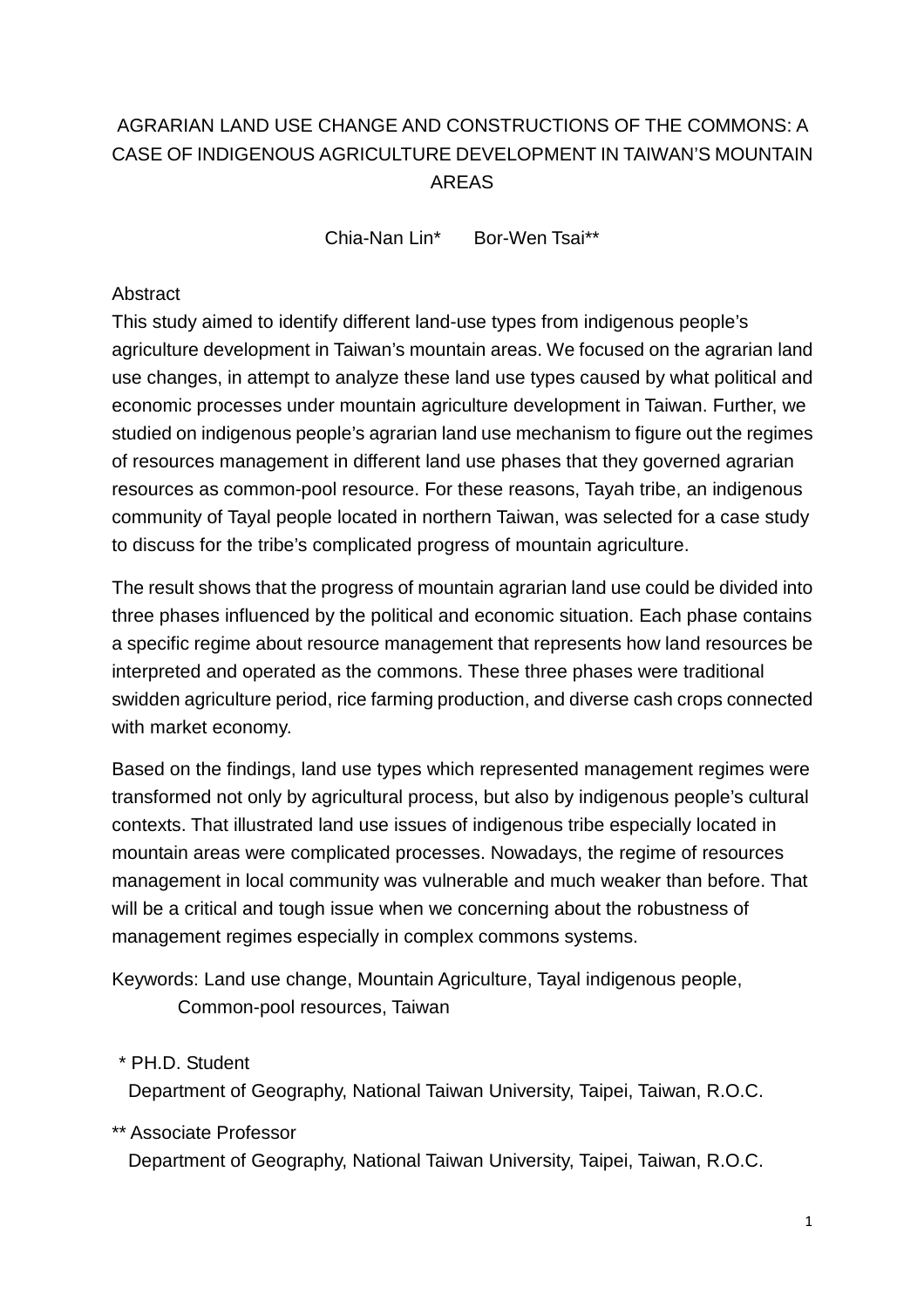## INTRODUCTION

 $\overline{a}$ 

Agrarian land use usually reflects the ways human adapts to their environment with different space and time. Various land use types also indicate how land or natural resources be utilized in diverse social contexts and geographic conditions. In Taiwan's mountain areas, numerous agricultural activities were taken place from 100 years ago to present. The most one of these agriculture actors in mountain areas was indigenous people. They had lived in Taiwan's mountain areas for hundreds of year, and evolved several complicated regimes regarding natural resources management with their cultural means. So, in terms of indigenous agriculture, land use was definitely showing the relationship between indigenous people and their surroundings with their cultural beliefs. Consequently, indigenous people's land use could be considered as a type of self-governed resource by their specific mechanism composed of tradition institutions, social organizations, and religions.

Besides, governments' policy and modern economy made some dramatic changes to indigenous people's agrarian land use in past 100 years. These changes were eventually affect their resources management regimes in several ways, and probably made conventional regimes reconstruct in order to produce a suitable adaptation in new situations. In this case of land use change, what kinds of resource management regime and how indigenous people practice these regime in their land use were two main questions we concerning. For these reasons, this study retraced mountain areas' agrarian land use history in a Tayal $^1$  tribe case. We also analyzed what management institutions were practiced in each land use period and how these management regimes facilitated natural resources be regarded as a self-governed 'common-pool resources' in a complex circumstance.

#### INDIGENOUS PEOPLE'S REGIMES ABOUT COMMON-POOL RESOURCE

In recent 20 years, discourses about indigenous people's resources utilization or management were extensively concerned in several research fields, such as anthropology, geography, political science, applied ecology, and so on (Posey, 1985; Berkes, 1989; Colding and Folke, 2011). It illustrated that indigenous people's cultural contents indeed had some specific implications with resources utilization practices and management regimes. As Berkes and Farvar (1989); Gibbs and Bromley (1989) mentioned that indigenous people's communal property meant not only property regime but also their social institution which evolved with their culture together. In this perspective, rules, norms, or social institutions were culture-driven by self-organized

 $<sup>1</sup>$  Tayal people were totally the same with Atayal people. Because of more announcements on rectification of</sup> the name 'Atayal' from native perspectives, we substitute the term 'Atayal' with 'Tayal' to express our regards.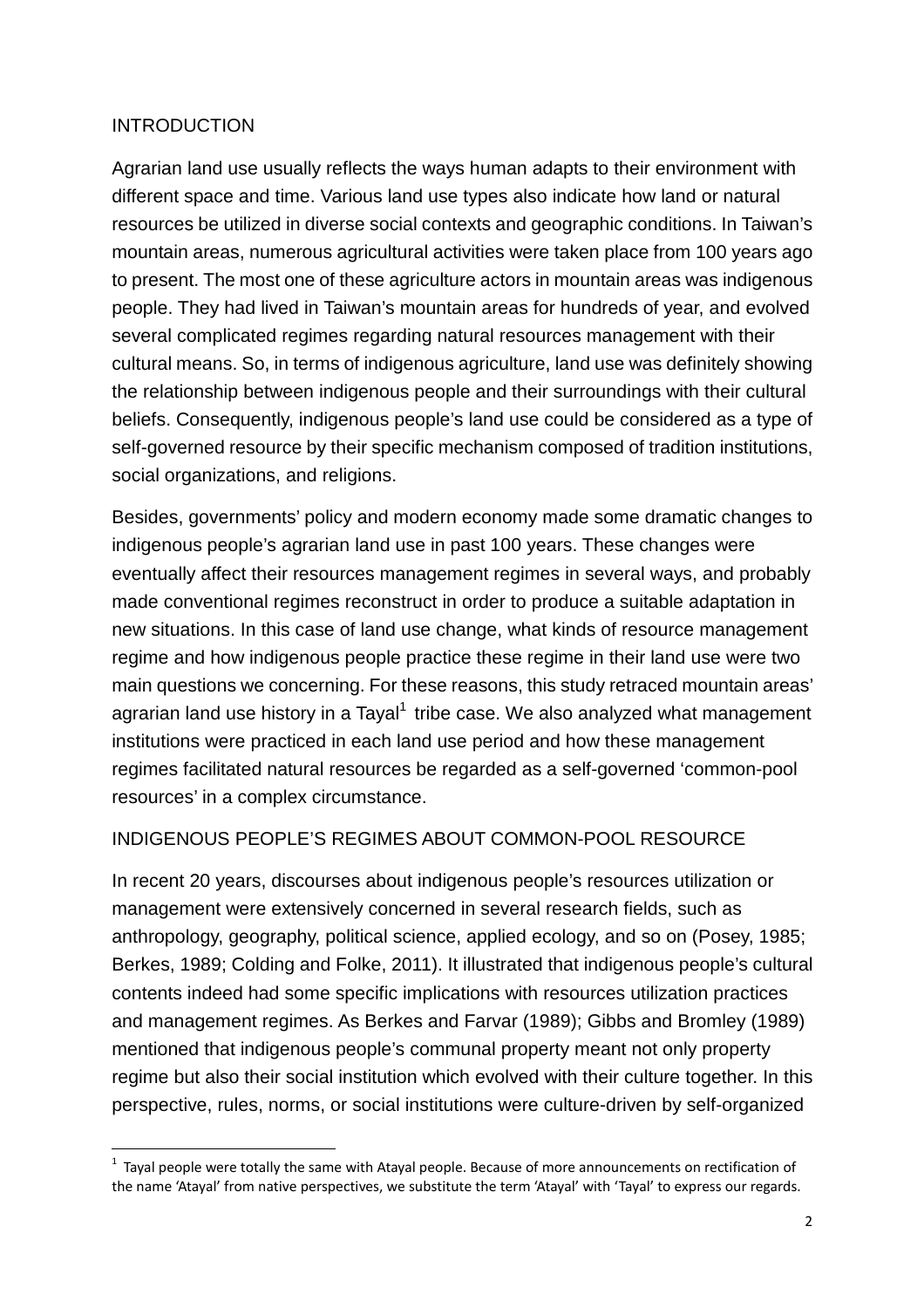processes rather than were created additionally to regulate collective behavior (Sandström, 2009). In other words, these cultural means made their environment become a self-governed resource. Eventually, it would be practiced as a common-pool resource that highly connected with their cultural beliefs. Indigenous people's everyday practice was managing their commons (Ostrom, 1990).

However, with the trend of modernization, indigenous people's lifestyle might probably not as traditional as before. A well governance regime in the past might not as workable in today. As a result, conventional practices were supposed to provide an adaptation to fix the requirements in different situations. It led to the diversity of resource management regimes which mostly reflected in its attributes (Ostrom, 2005; Janssen et al., 2007; Tang and Tang, 2010). Therefore, studied in the evolution of resource management regimes would gave us a great lesson to realize the changes about how indigenous people define a common-pool resource in different phrases and social contexts, and provided an example to consider how collective regime could be reconstructed in the diverse and complicated situations.

## CASE STUDY AND METHOD

#### Tayah tribe – A indigenous community of Tayal people

Tayah tribe was located in Yufeng Village, Jianshin Towhnship, Hsinchu County, in northern Taiwan, where the elevation is about 1,200 to 1,300 meters (Figure 1). The inhabitants of Tayah tribe are all Tayal people, one of Taiwan's aboriginals, distributed from Taipei County (northern Taiwan) to Nantou County (central Taiwan), and had the most extensive geographic distribution among Taiwan's indigenous peoples. For hundreds of year, most of Taiwan's north mountain areas were Tayal people's traditional territory. Tayah tribe was a Tayal's settlement with more than 200 years history. Nowadays, the majority of local residents' occupations are farming. Their main agricultural productions are vegetables and fruits (Liao, 1984).

This case study has some specific characteristics. First, it is a mountain agriculture place. And in fact, there are still some differentiations compared to Taiwan's common mountain agriculture development that we were attempting to figure out. Besides, it's an indigenous tribe. Land use in an indigenous tribe might follow some cultural context. In other words, this kind of land use issue not only regarded local agricultural process, but also refers to indigenous people's cultural contents about land resources, especially in communal property and commons. In short, it is a complicated situation about 'the commons' issue. For these reasons, Tayah tribe was selected for this research.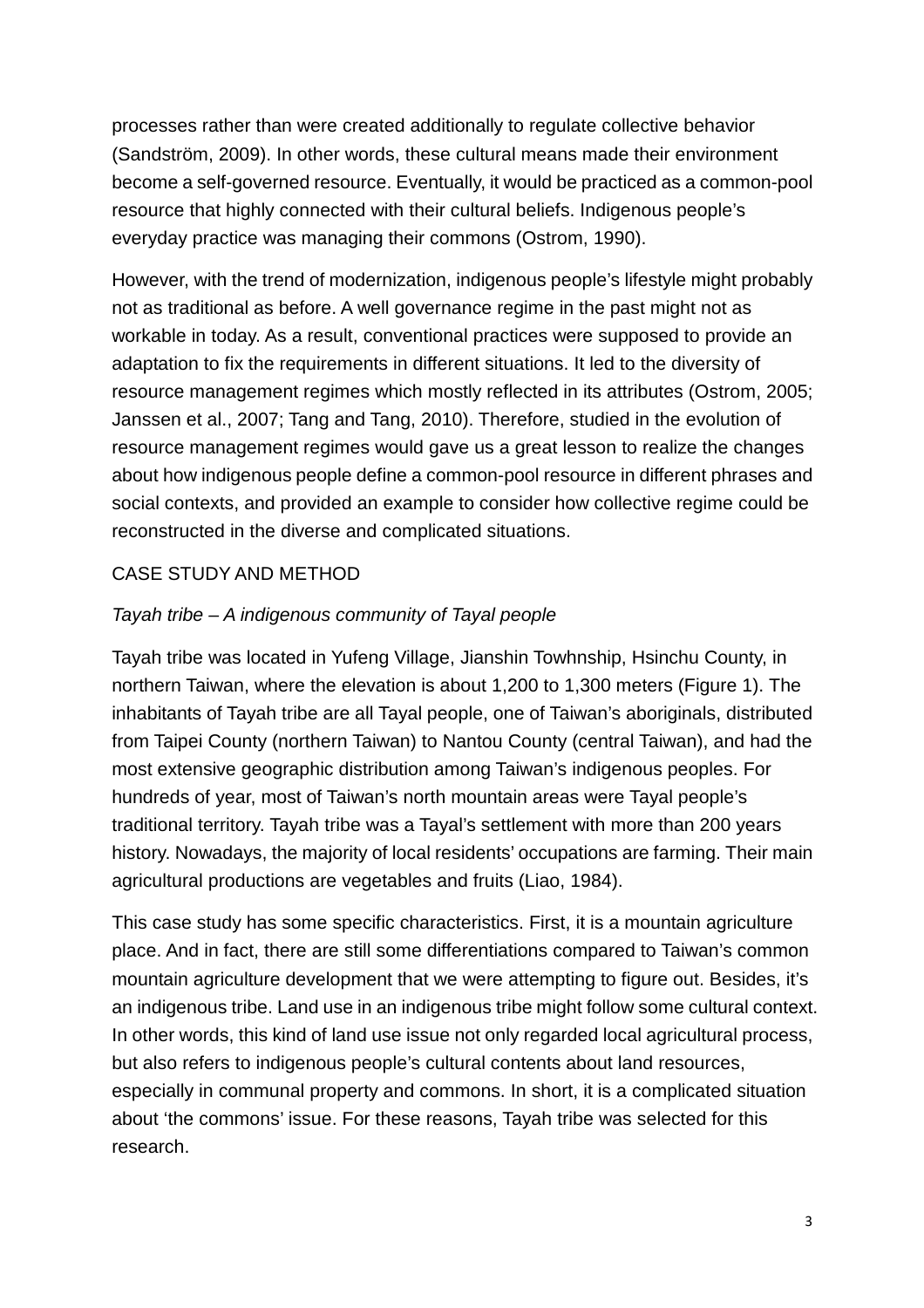

Figure 1. Study area - Tayah tribe

# Conceptual models

In this research, we considered that each land use type could be regarded as a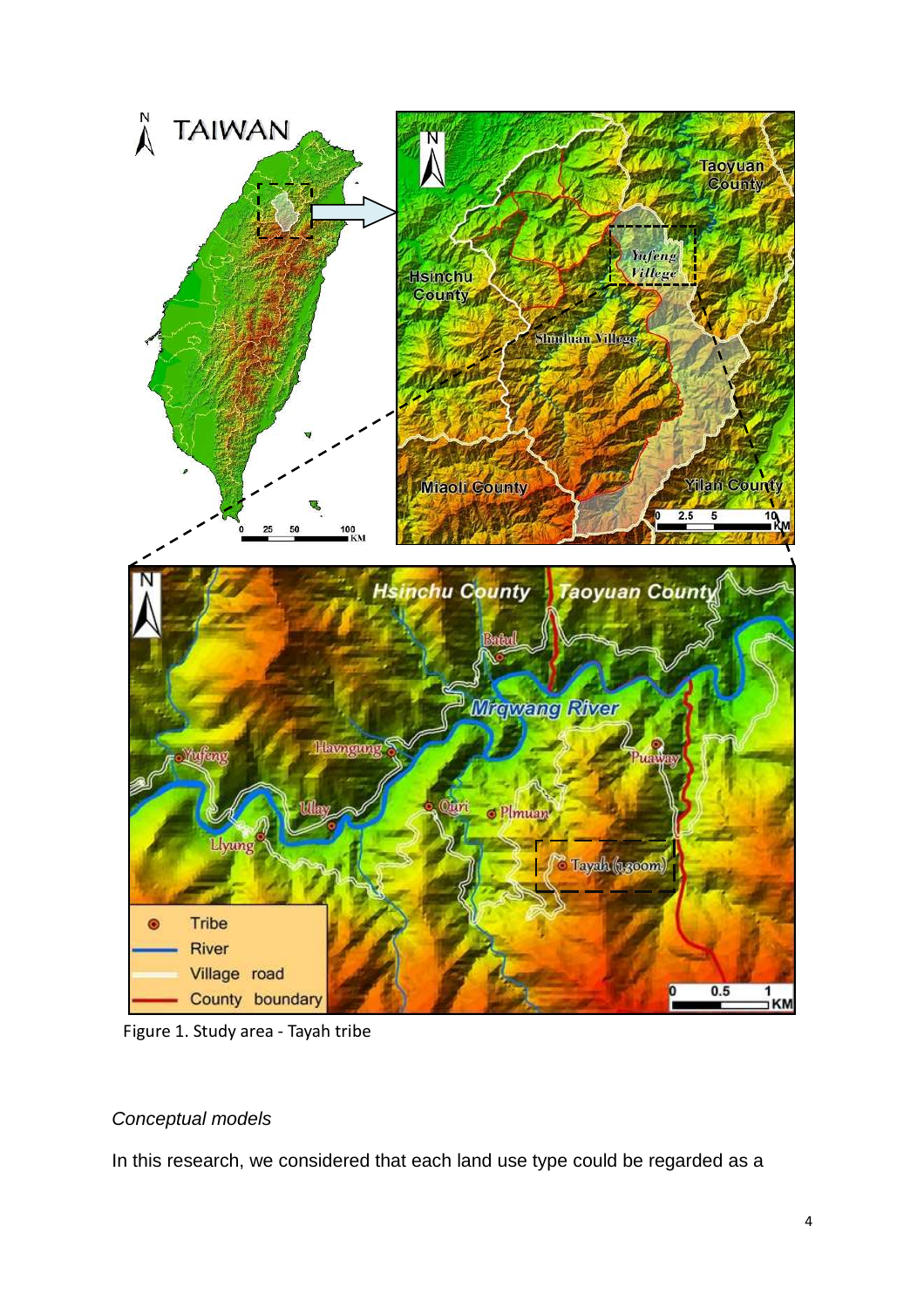representative of self-governed resource. Each type might simultaneously consist of some regimes of common-pool resources (CPR) which constructed land or natural resources as a commons in each period. In the other words, land use types were probably corresponding to the specific regimes of CPR in each period. Accordingly, in this study we attempted to identify what kind of CPRs were constructed, and how these CPRs were reconstructed during land use change process (Figure 2).



## **Methods**

This study concerned in land use change through different periods of time, and how local people translated these changing into local resource management regime to construct the commons in each phase. With these objectives, we reviewed a lot of documents which could trace from early 19 century to present and most of them were published officially. Besides, interview and oral history were operated during fieldworks to rebuild and realize the process of land use change in Tayah.

# TAYAH TRIBE'S THREE DIFFERENT LAND USE PHASES IN MOUNTAIN AGRICULTURE DEVELOPMENT

The process of land use change in Tayah was figured out from the analysis on pervious documents and oral history investigated in fieldworks. In general, Tayal's land use types could divided into three phases with temporal scale, there were: traditional swidden agriculture, paddy/rice farming production, and the stage of diverse cash crops.

# Traditional swidden agriculture (before 1920s)

Like other indigenous people around the world, the agriculture of Taiwan's aboriginals Tayal also initiated from swidden agriculture. In the past, hunting and swidden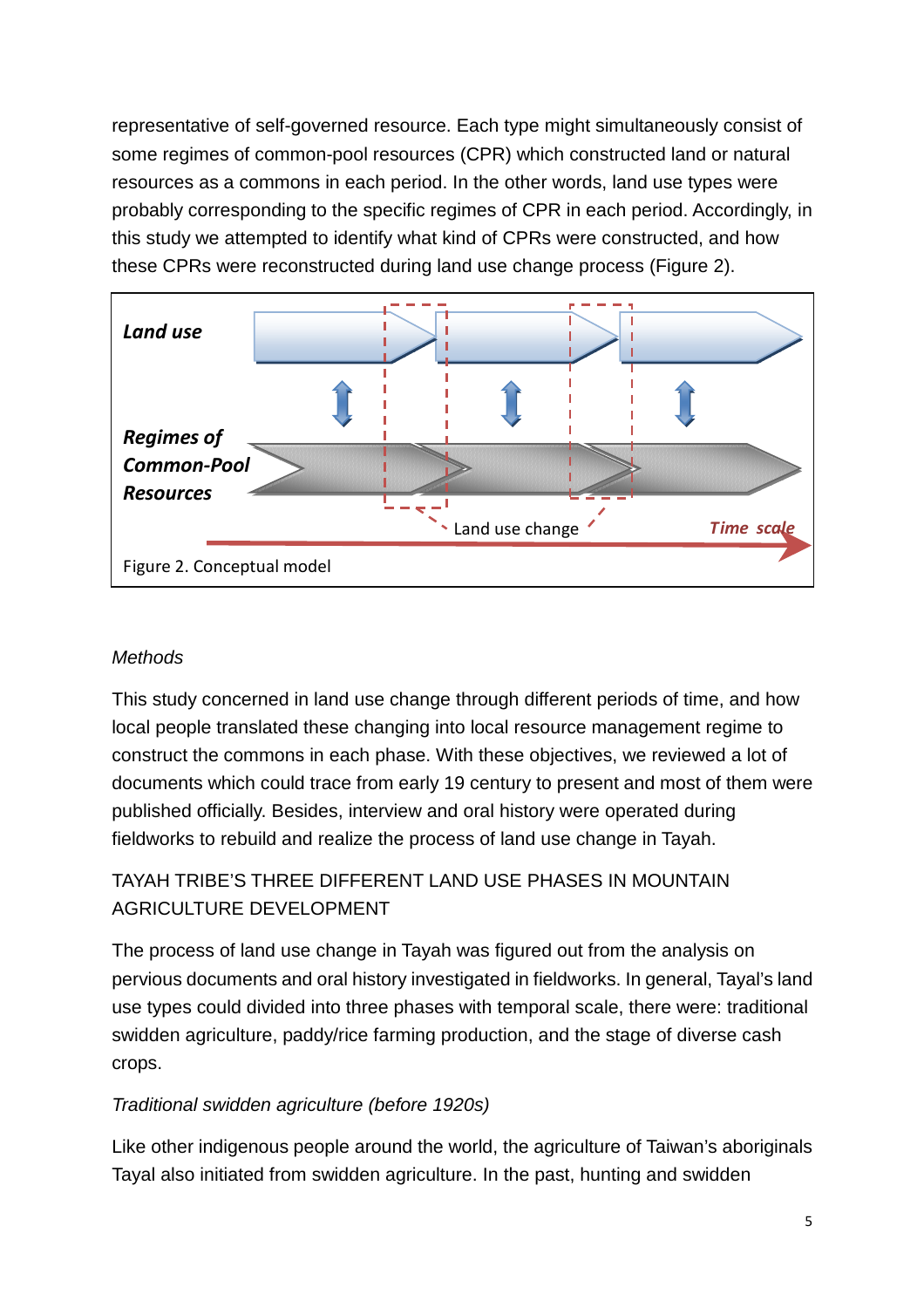agriculture were the only two ways for food provisions. Tayal people did this work as their customs and evolved their specific culture in northern mountain areas of Taiwan.

Before 1920s, Tayah residents maintained traditional agriculture in mountain slopes. Traditional agriculture or 'swidden agriculture' that agrarian lands were cultivated regularly by some peculiar means was major pattern for indigenous people's food production in the past. This way of production comprised of several stages, such as burned up the field, planted the crops, and so on. Each stage was highly restricted by their traditional norms or taboos that land knowledge, agricultural pattern, social institution, and religion were all seriously complied with Tayal's traditions (TCIC, 1915).

In terms of Tayal people, household was the most fundamental social unit. Further, some households were integrated into traditional social organizations by specific means; they were 'gaga' group or 'utux nigan'. Gaga means rules, norms or principles for everyone who participated in that group to follow. Gaga group was a group who shared the same norm for their everyday life. The term Utux referred to traditional spiritual beliefs, 'utux nigan' was stand for a group they followed the same religious context in their general activity. These two traditional organizations played quite significant roles in swidden agriculture (Ruan, 1964; Wang, 1990). Traditional swidden agriculture usually needs more manpower involved in. In order to fill this requirement, gaga group and utux nigan became principal supports in this period. But due to Japan's colonization policy changed in 1920s, swidden agriculture became forbidden. This kind of land use was stopped and replaced in rice farming production.

## Rice farming production (1920s-1980s)

From early 19th century to 1920s, Japan colonial government began to ask local community in mountain areas to change their land use type into rice farming. The objective was to make indigenous people become farmers. Government restricted their living sites to weaken their mobility, such as fighting between tribes, hunting, etc. Therefore Japan government could dominate indigenous people in an easier ways.

Tayah tribe was changed their land use type under this situation during 1920s.This kind of agriculture was totally different from Tayal people's tradition. They were supposed to farm in a restricted area and cultivate in more intensive working rather than adapt to nature conditions in a previous passive way. Increasingly, Tayah people's traditional customs were modified to merge into rice-oriented culture. This rice farming type still maintained to 1980s, even though Japan abandoned their domination and then R.O.C. government restored Taiwan in 1945, the policies about indigenous people between these two polities were essentially quite the same. The rice farming and strict management in indigenous mountain areas were sustained until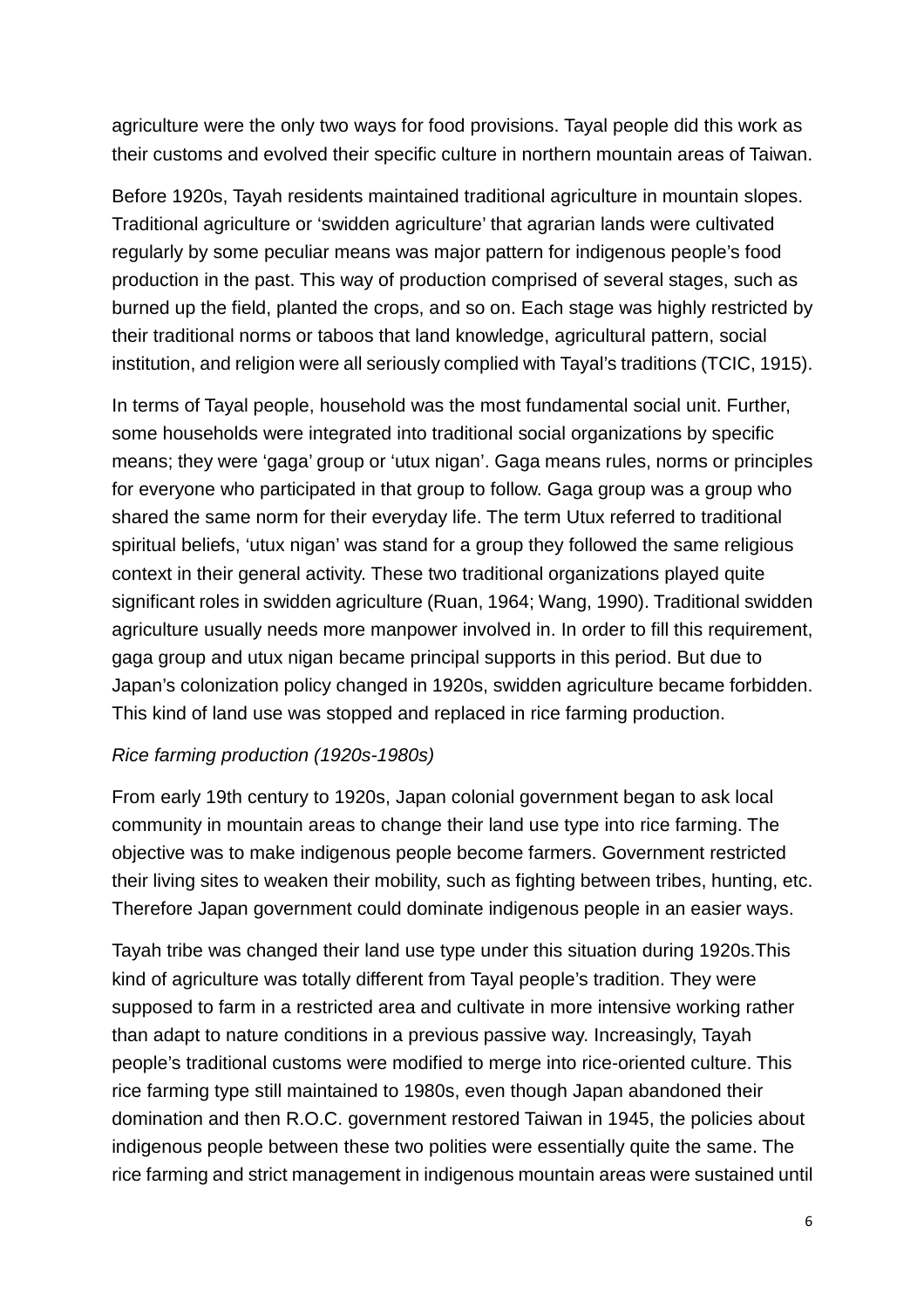intervention from modern economy introduced by roads in 1980s (Chen, 1993).

## Diverse cash crops (1980s to present)

Tayah tribe still maintained rice farming production before the road built up which connected to urban area during 1980s. In the other words, the period before 1980s, rice farming in Tayah was not connected to Taiwan's food supply system. Tayah people grew rice only for their own needs. It was a self-sufficient agriculture in a tribe scale, like traditional swidden agriculture in the past; they exercised rice farming production as a subsistence economy in tribe scale.

After 1980s, government built up village roads and improved their lifestyle become more modern. At this time, local residents' needs of food could be satisfied by commercial trade form outsides. As a result, Tayah residents didn't supposed to produce rice by themself, and began to plant diverse cash crops to make money through reaching economic market trend. Nowadays, Tayah tribe still cultivate with diverse cash crops. This land use type showed that Tayah tribe no longer isolated from Taiwan's holistic economy, and became a passive role dominated by market.

## REGIMES OF COMMON-POOL RESOURCES IN EACH LAND USE PHASE

Tayah's three land use phases were mostly resulted from political and economic concerns in each period, otherwise, there still some implications about resource management under these land use phases. In this case, we think each phase provided a case of common-pool resource management. In this point of view, how they use the land also indicated what kind of regime existed in the common-pool resource. Therefore, we analyzed three components of CPR regimes in each land use phase, they were key resource type, collective institution, and scale of CPR, to discuss how and if Tayah's indigenous people made land or natural resources become self-governed resources.

## CPR regime in traditional swidden agriculture period

In Tayal people's tradition agriculture period, the land was always common property hold by a tribe. The reasons people used land resource in turns is to follow their ancestral norms, gaga and utux . In this situation, the land resources were belonging to a gaga group or 'utux nigan'. In Tayal's traditions, a gaga group or 'utux nigan' was comprised of several households and usually referred to a tribe. In summary of Tayah tribe's swidden agriculture, land resources were effectively managed through traditional norms and religion, gaga and utux, and institutions for lands management were gaga group and 'utux nigan'. So it could be considered as a tribe-based common-pool resource. Land resource was a self-governed resource by gaga group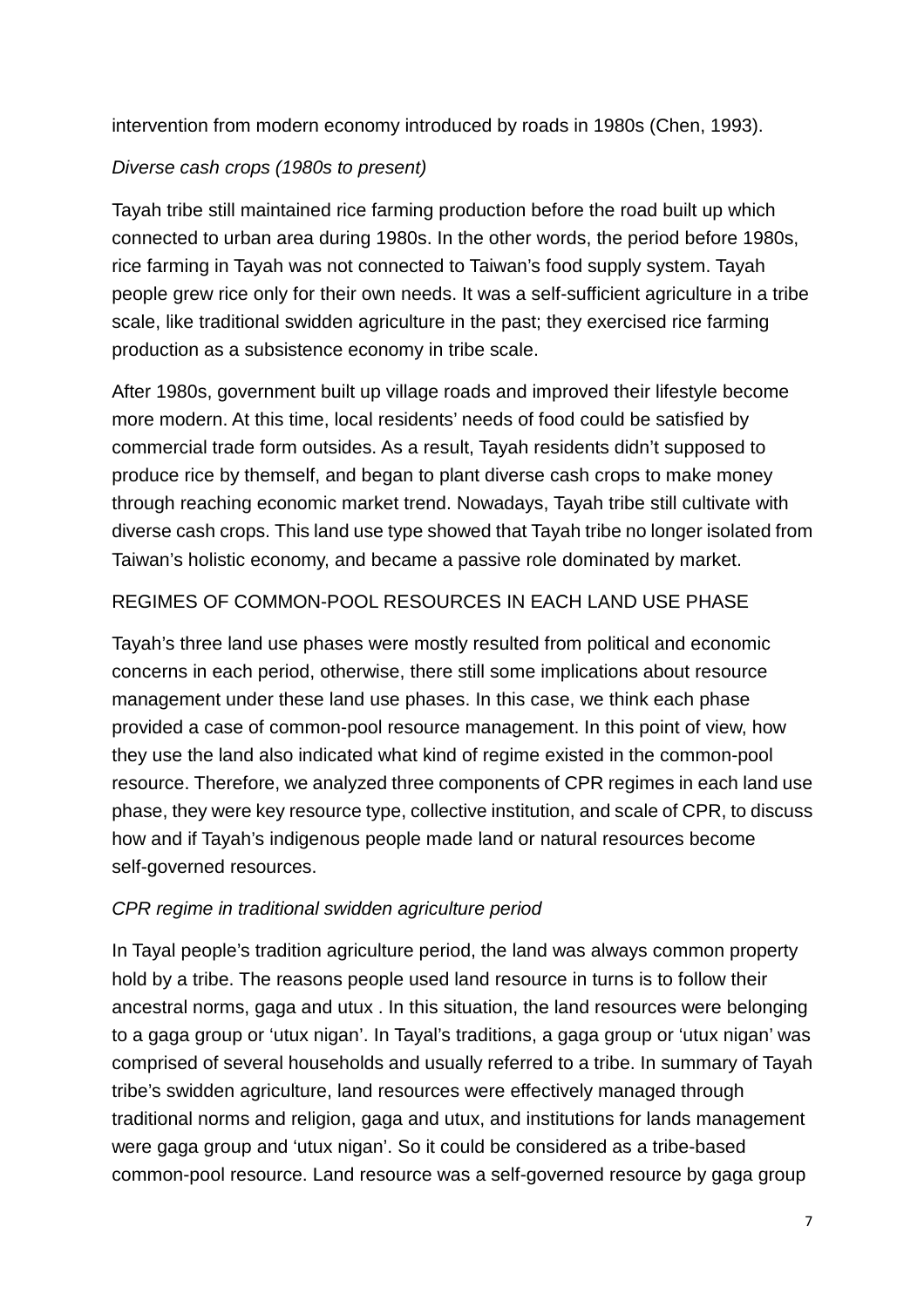and 'utux nigan' in tribe scale.

## CPR regime in rice farming production period

In the period of rice farming, in order to fit the objective of rice production, Japan government additionally published reserved land policy in mountain areas, and altered mountain slopes to terraced fields. These policies did bring several huge influences to local residents. First, the concept of private property was embedded in their value systems and became more influential in their everyday practice. Second, mountain landscape was modified to reach a new farming type, and moreover, the skills and equipment for new farming type were established in Tayah tribe.

Therefore, people's need of slope lands was converted into terraced field. At the same time, they constructed an irrigation system collectively to ensure the water for rice production could be supplied stably. This irrigation system played an important role about resources management at that time. It is because this system connected all the resource appropriators in gaga group or smaller unit integrated by households, and still managed by their traditional norms, gaga and utux. Until the emergence of the Christian religion in 1950s, utux religion was replaced and began to lose its influence in Tayah people's life. At the same time, traditional gaga also began to transfer to Christian context.

In summarized, the key resources of rice production period were lands (terraced fields) and irrigation system. Both were utilized and maintained in collective, but Irrigation system might have more representatives in common-pool resources rather than terraced fields. That was due to the introduction of private property made terraced fields as a private good. As a result, although the gaga group could operate the commons regime effectively, but the scale of this CPR were getting smaller, from tribe to smaller set of households. It also reflected the change caused from private ownership.

# CPR regime in diverse cash crops period

After 1980s, Tayah tribe had already connected with modern economy. With the invasion of modernization, gaga and its referenced meanings had no longer existed in Tayah today. But previous irrigation system was still functioning for water prevision in cash crop cultivation. Several small sets of households maintained the pattern of irrigation system, and then transformed into plastic pipe. Each pipeline was belonging to a small set of households. Households in the same set did not have specific rules or norms to regulate their utilization from resources. They only used kinship or family relationship as a network of households to hold their resources together.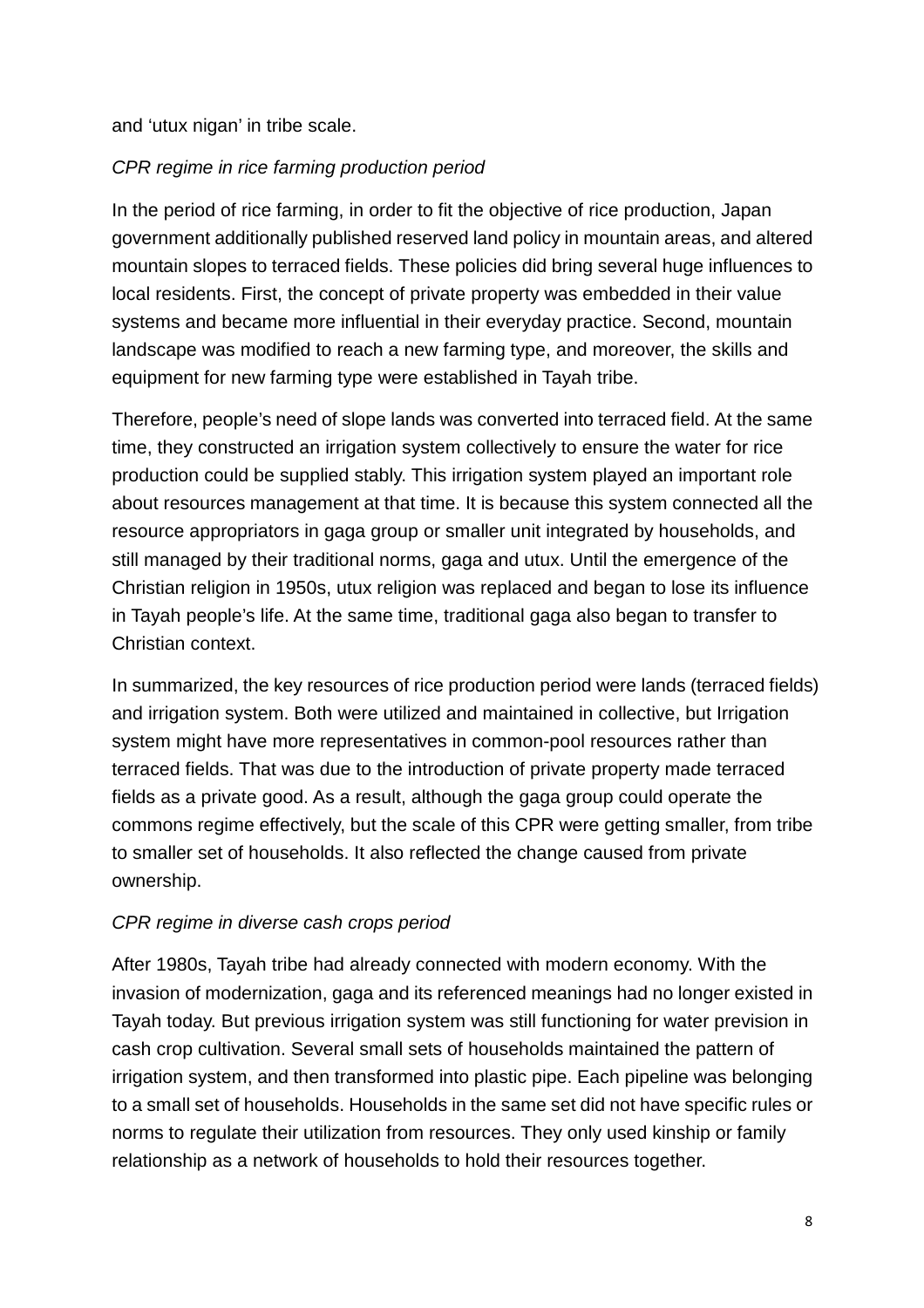To summarize, in cash crops period, Tayah's CPR regime was much subdivided than before. A small set of household's irrigation systems were key resources of this period under the scale in households. The institution to operate the CPR was a network under families. Eventually, the CPR was constructed in a smaller scale without shared norms and rule, it exactly represented the impacts resulted from market economy.

#### DISCUSSION AND CONCLUSION

In summary, Tayah's experience provided some results about the variations of CRP regimes about managing the complex commons in a dynamic way (Table 1).

|                        | Swidden agriculture       | Rice farming                               | Cash crop                        |
|------------------------|---------------------------|--------------------------------------------|----------------------------------|
| Key resources type     | Land                      | Irrigation system<br>Land                  | Irrigation system                |
| Collective institution | Gaga group,<br>Utux nigan | Gaga group                                 | A network of several<br>families |
| <b>CPR</b> scale       | Tribe-based               | Tribe-based,<br>Small set of<br>households | Small set of<br>households       |

Table 1. Tayah's CPR regimes in different land use phases

First, the key resources of CPR were quite probably related to land use pattern and show specific needs of land use requirement in each period. Moreover, both two latter land use periods were partly preserve the main resource system from former stage. It meant that local people could take advantage of the existed resources to produce an adaptation on land use change. In this point of view, the former resources could be regarded as an accumulative capacity for local people to reconstruct the CPR regimes to cope with the commons issue in coming generations.

Second, collective institution of each period was initiated from local inherent mechanism and then evolved with social development process to fix land use requirements in each period. Actually, the fundamental unit of three phase institutions was the households. As we mentioned before, gaga group, utux nigan, and cross-families network were all made from household, but there were still some differences resulted from each land use needs connected to local context. With the increasing modernization from land use type, indigenous cultural contents were gradually decreasing in local institution. That would be a critical issue about cultural perseveration and robustness of management institution.

Third, the CRP scale was getting smaller, form a tribe-based to households-based. It would not be a good outcome form resource management even if it was suitable to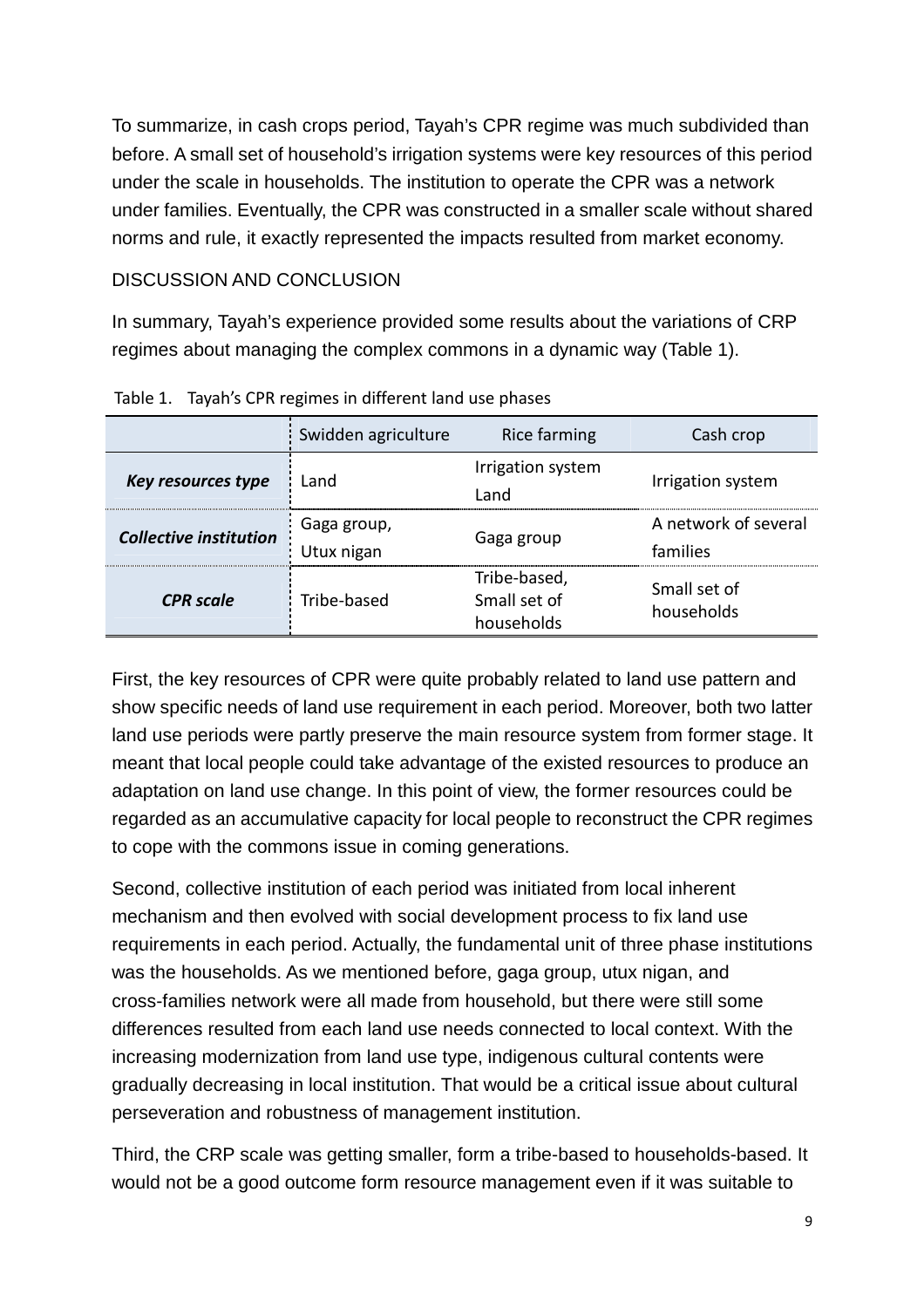land use type. The smaller scale of CPR usually meant to the more divided of governances. It would probably become another 'the tragedy of the commons' (Hardin, 1968), and be a big threat for environmental governance.

In conclusion, Tayah's land use case showed the diversity of resource management regimes. These diverse regimes were principally affected by political and economic drivers and deeply influenced local resources management practice. Nowadays, the regime to regulate resource usage is not as strong as in the past. In regards of resource sustainability, it obviously will be a serious issue to reconstruct institutional robustness in managing complex commons.

## ACKNOWLEDGEMENT

We acknowledged the National Science Council of Taiwan, R.O.C. provided financial supports for this research (project no. NSC 97-2621-M-002-026- ). We also thanks for Prof. Karl Chang, Yung-Ching Lo, and Thomas Lahousse offered some revise suggestions about this manuscript to make it more readable. Finally, we greatly appreciated local people lived in Tayah gave abundant information for us to fulfill this paper.

# REFERENCE

- Berkes, F. and Farvar, M. T. (1989) Introduction and overview. In: Berkes, F. (eds.) Common property resources: Ecology and community-based sustainable development, New York: Belhaven Press, 1-17.
- Chen, S.-C. (1993) riju shiqi Taiwan shandi shuitianzuo de zhankai [The emergence of paddy field on Tawian's mountain areas during Japan colonized period], Taipei: Master thesis, Department of History, National Taiwan University (in Chinese).
- Colding, J. and Folke, C. (2001) Social taboos: 'Invisible' system of local resource management and biological conservation, Ecological Applications, 11(2): 584-600.
- Gibbs, C. J. N. and Bromley, D. W. (1989) Institutional arrangement for management of rural resources: Common-property regimes. In: Berkes, F. (eds.) Common property resources: Ecology and community-based sustainable development, New York: Belhaven Press, 22-32.
- Hardin, G. (1968) The tragedy of the commons, Science, 162:1243–1248.
- Janssen, M. A., Anderies, J. M., and Ostrom, E. (2007) Robustness of social-ecological systems to spatial and temporal variability, Society and Natural Resources, 20(4): 307-322.

Liao, S.-C. (1984) Taiyazu de wenhua: bulaoqianxi yu tuozhan [Tayal's culture: Tribal